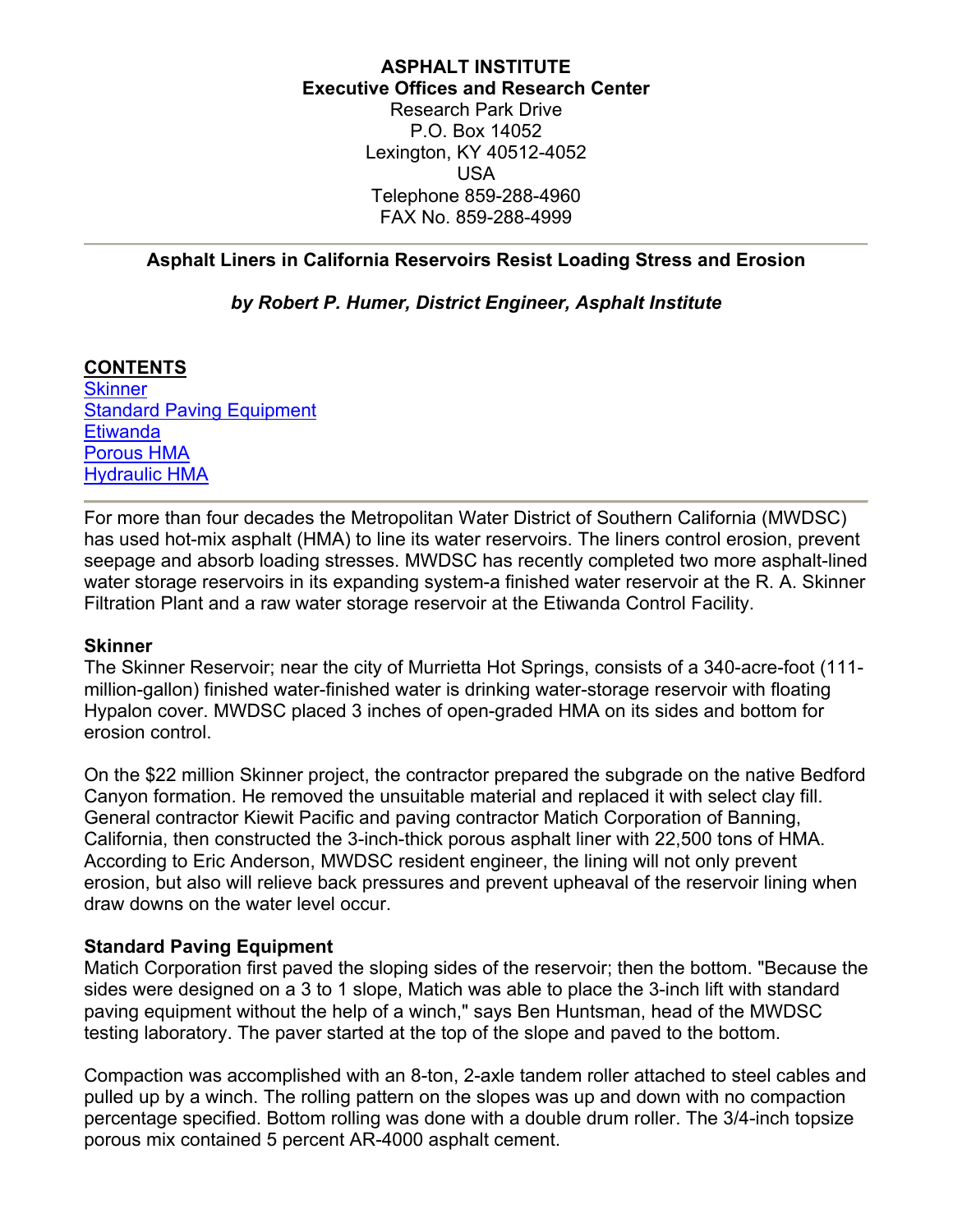# <span id="page-1-0"></span>**Etiwanda**

At Etiwanda, in the city of Rancho Cucamonga, MWDSC constructed a 10-inch-thick lining composed of layers of hydraulic and porous HMA on the sides and bottom of the 490-acre-foot (146-million-gallon) raw water reservoir. Raw water is the resource used for finished drinking water. Advanco Constructors of Upland, California, was the general contractor and Best Western Paving of Walnut, California, did the paving.

Cost of the Etiwanda liner was approximately \$4 million of the \$22.5 million project total. It was composed of 2 inches of hydraulic asphalt, and 4 inches of porous HMA topped with 4 inches of hydraulic asphalt. Approximately 120,000 tons of HMA were placed on the project.

Subcontractor Southern California Grading, Inc. first removed an extra 5 feet of subgrade material and replaced it with select fill material. The fill was placed in 8-inch lifts and compacted to 95 percent of laboratory density (ASTM D-1557). After priming, Best Western placed the 2-inch lift of impervious, hydraulic asphalt on the reservoir's sides and bottom.

### **[Contents](#page-0-0)**

### **Porous HMA**

The PVC drainage system was then placed on the 2-inch liner and covered with 3/4-inch crushed drain rock. Best Western then placed a 4-inch layer of porous HMA on the drainage system and topped it with 4 inches of hydraulic asphalt placed in two lifts. Best Western placed the 4-inch-thick layer of porous HMA in one lift, rolling the mat just enough to seat the aggregate particles firmly. Excessive rolling could have caused aggregate degradation.

Resident engineer Don Slider says that the Etiwanda liner was specifically designed to withstand long-term loading stresses without cracking and to absorb short-term loadings such as wave impact. Long-term stresses are caused by settlements in the supporting subgrade or porous asphalt layer.

The porous HMA in the liner serves as a drainage layer between the two layers of impermeable hydraulic HMA. The porous mix contained 2.5 percent AR-8000 asphalt cement. See Table 1 for gradation of the porous mix.

**Table 1**

| <b>Gradation of Porous RMA at Etiwanda Reservoir</b> |                        |
|------------------------------------------------------|------------------------|
| <b>Sieve Size</b>                                    | <b>Percent Passing</b> |
| 1-inch                                               | 100                    |
| $3/4$ -inch                                          | 93-100                 |
| $1/2$ -inch                                          |                        |
| $3/8$ -inch                                          | 35-65                  |
| No.4                                                 | $5 - 25$               |
| No.8                                                 | $2 - 12$               |
| No.16                                                | $0 - 7$                |
| Asphalt cement, pct. by wt.                          | 2.5 percent            |